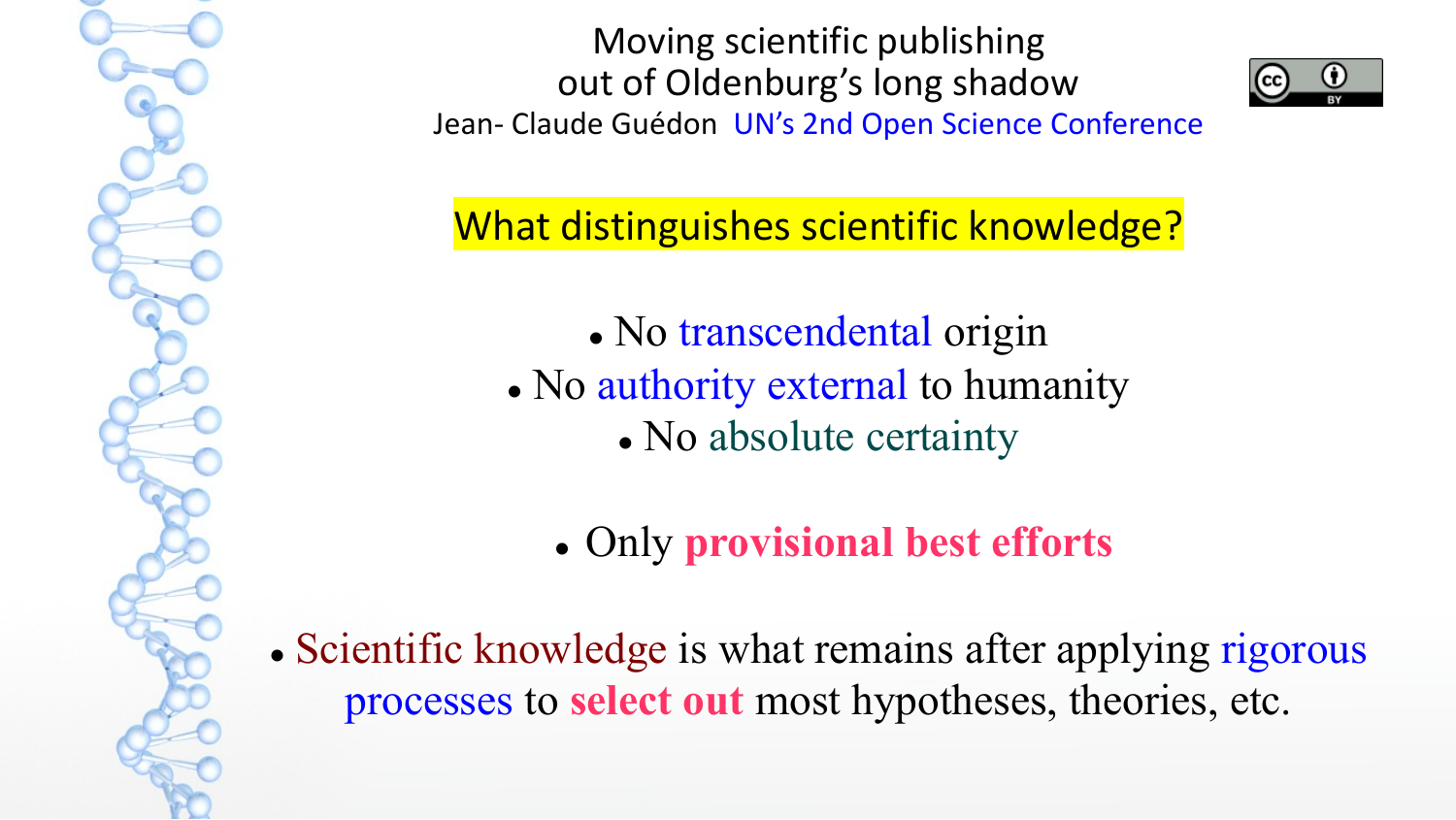

Scientific knowledge is produced by a "**Great open Conversation**"

The Great Conversation actually includes two distinct phases:

• A communication phase ( $\approx$  context of discovery) • A publication phase ( $\approx$  context of justification)\*

\* The distinction between context of discovery and context of justification was introduced in the philosophy of science by H. Reichenbach.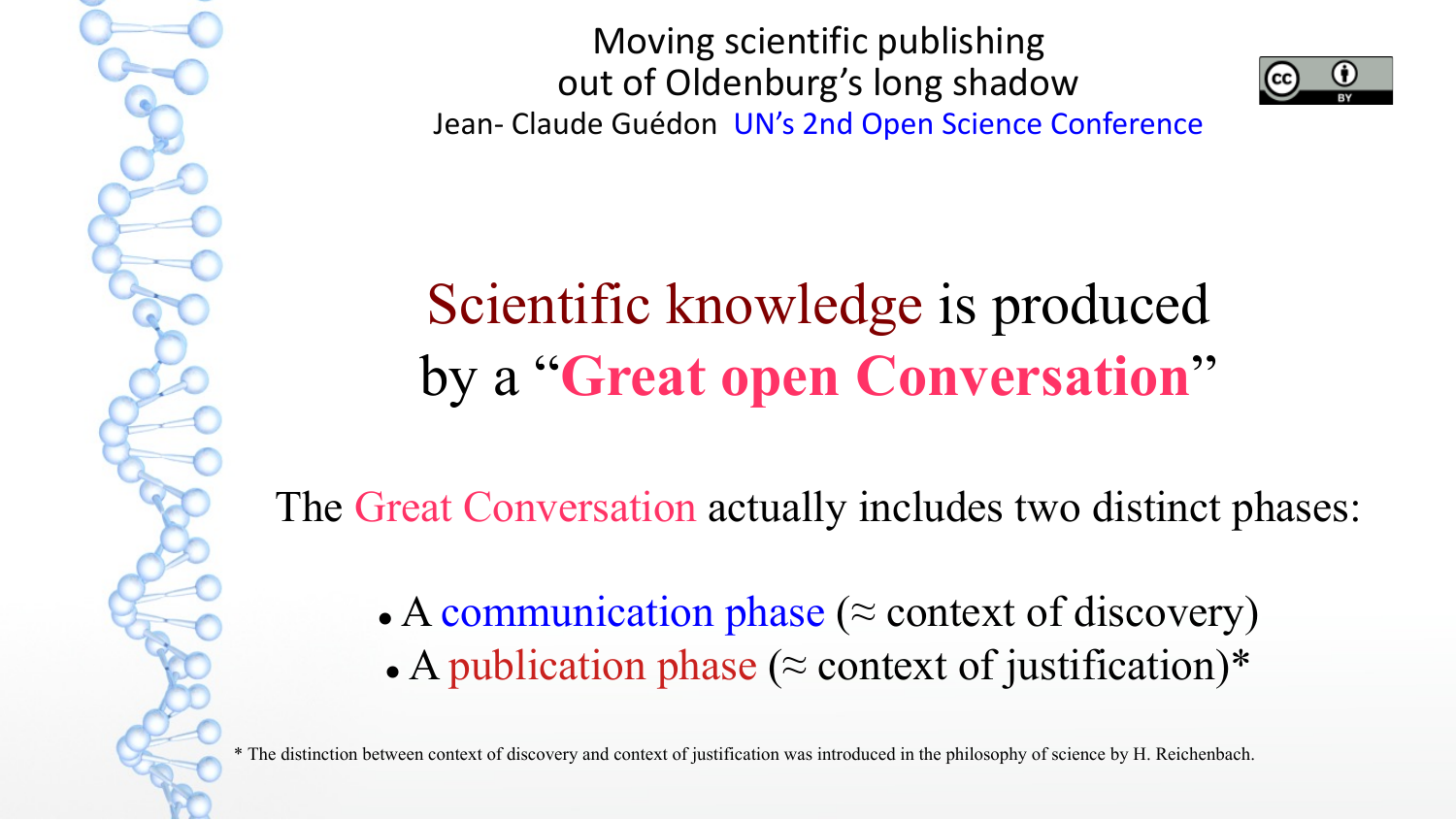$\bullet$ 

Moving scientific publishing out of Oldenburg's long shadow Jean- Claude Guédon UN's 2nd Open Science Conference



Knowledge claims are either accepted or selected out **in the publication phase**

Selecting out a knowledge claim is based on :

• Unrepeatable observations or measurements • Incorrect predictions

• Reasoning errors\*

l\*Michael Strevens, The Knowledge Machine: How Irrationality Created Modern Science(New York: Liveright Publishing Corporation, 2020).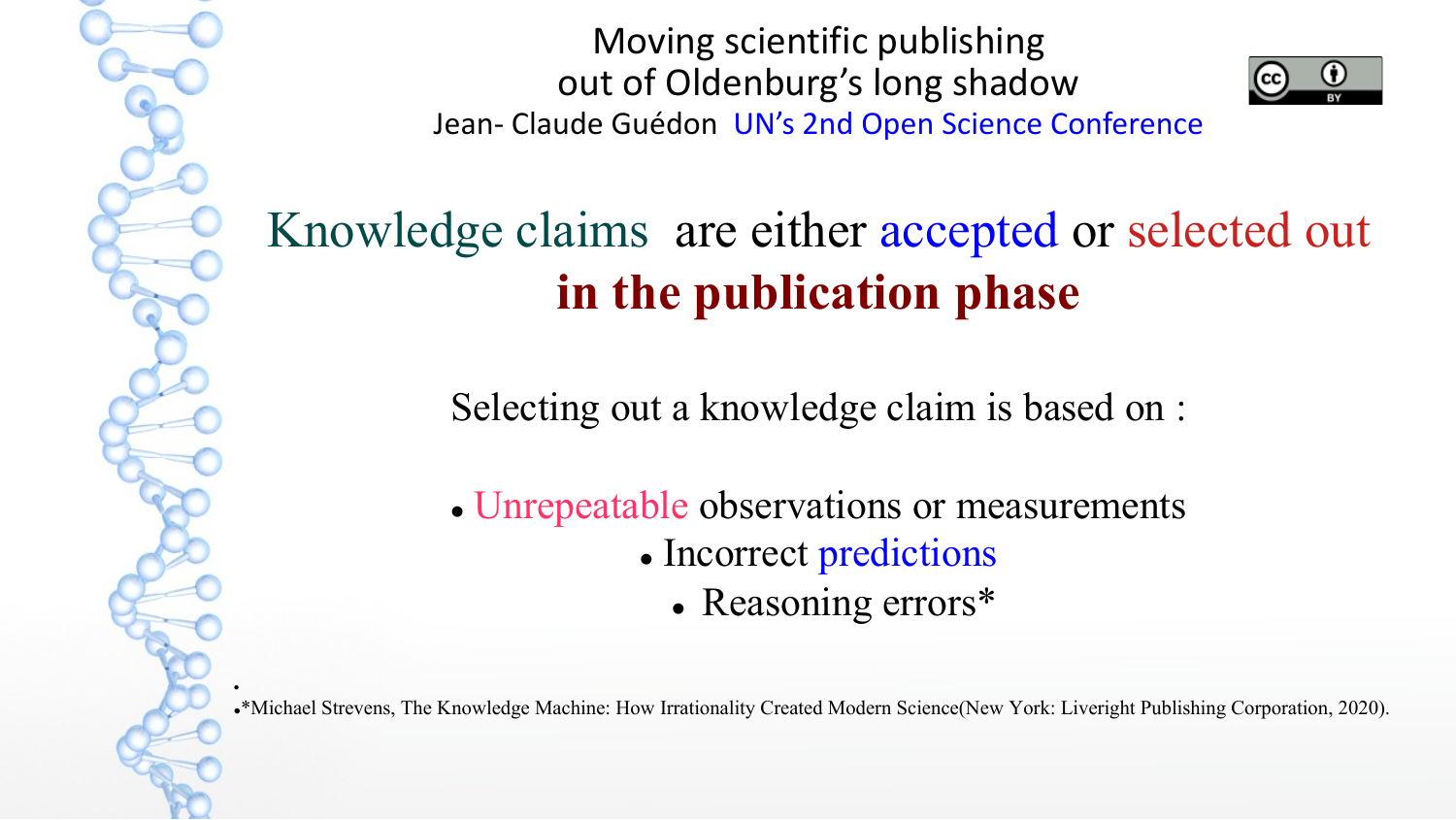



**The publication phase is essential for knowledge claims**

**Publishing processes affect the gatekeeping operations needed to distinguish between validated and rejected knowledge**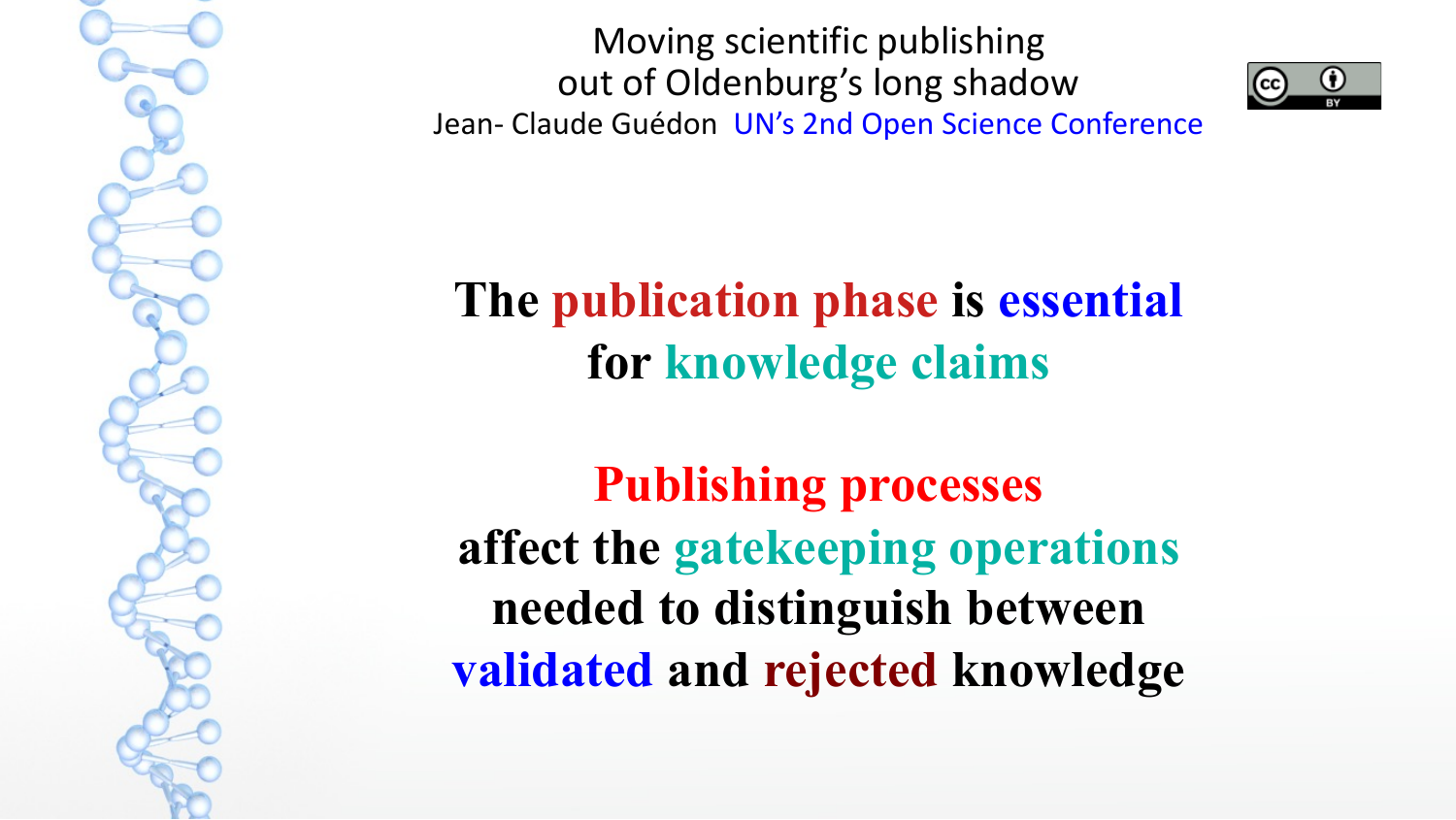Is the present system of scientific pul best suited for the production of know

A recent response given by the International Science

# **NO! NOT QUITE!**

"Opening the Record of Science. Making Scholarly Publishing Work Digital Era" https://council.science/publications/sci-pub-report1/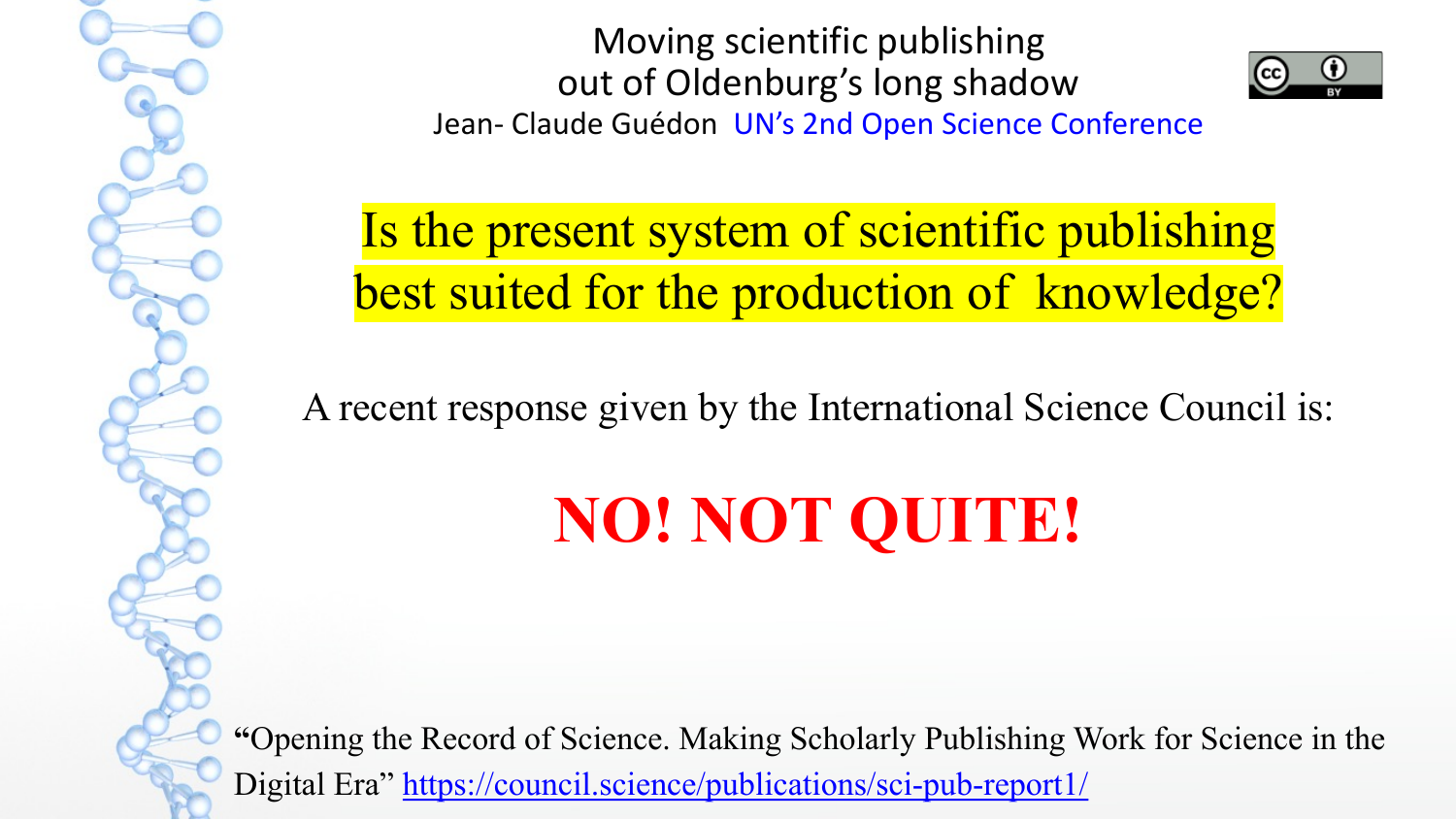

The ISC underscore some essential criteria, for example:

- <sup>l</sup> Universal open access to **both authors and readers** is essential
- Data and observations should also be systematically published
- Licenses should allow for re-use, text and data mining
	- <sup>l</sup> I would add:
- The **record of science** (because science is a process, not a product) should rely on an (**open) record of (open) versions**, not a **version of record\***
- <sup>l</sup> **\***Thanks to B. Kramer & J. Boesman for this important insight.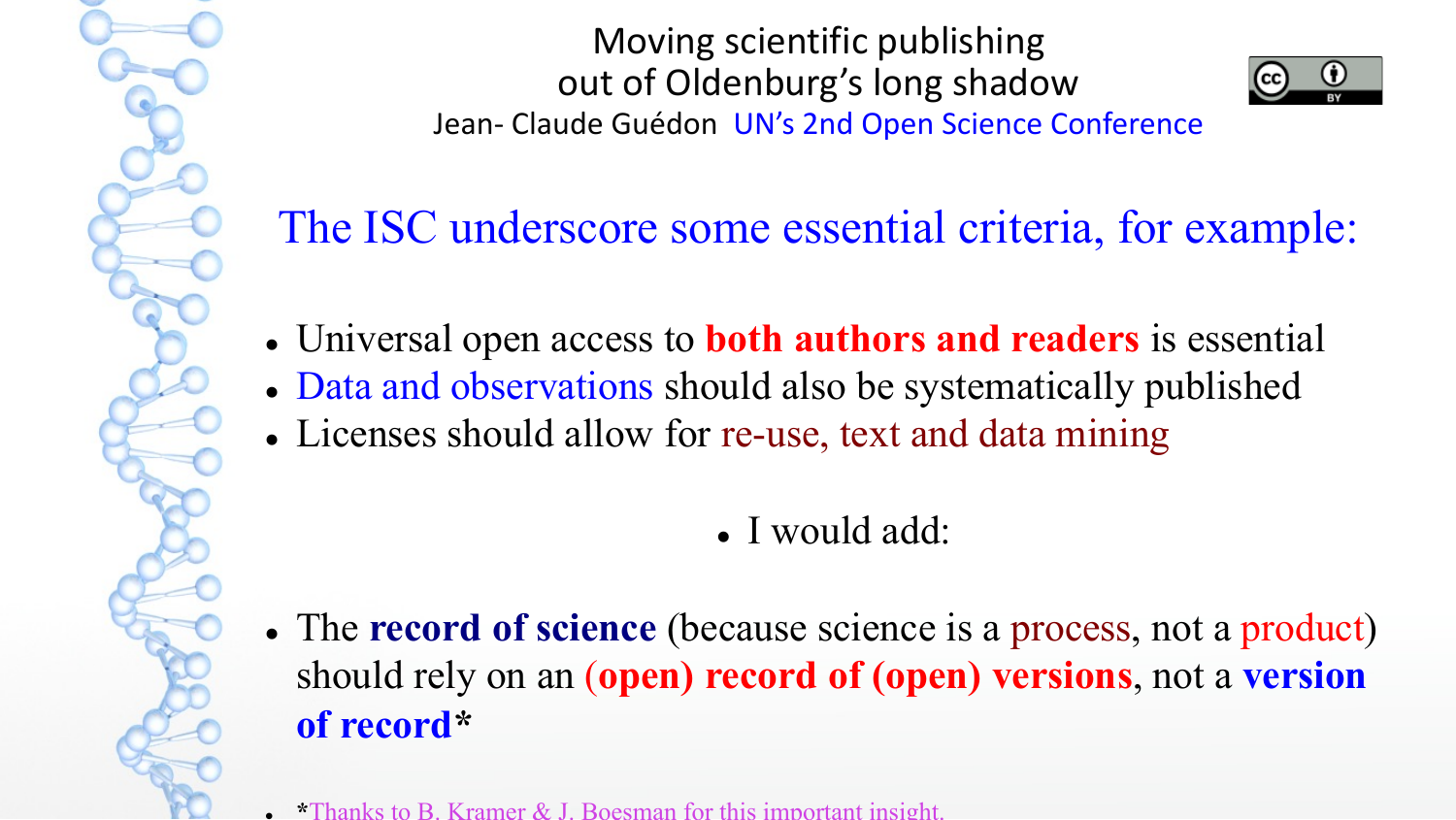

The **pushback** (often heard from publishers) is largely based on **financial** considerations:

a

- If neither readers nor authors (or their proxies) pay, who pays?
- If data and observations are also open, easily mined, how can publishing them be monetized?
- If there is no version of record, only a record of versions, how does ownership (copyright) work, and how can it be monetized?

## My profits? My profits?

**This is what the "sustainable" business plan really means...**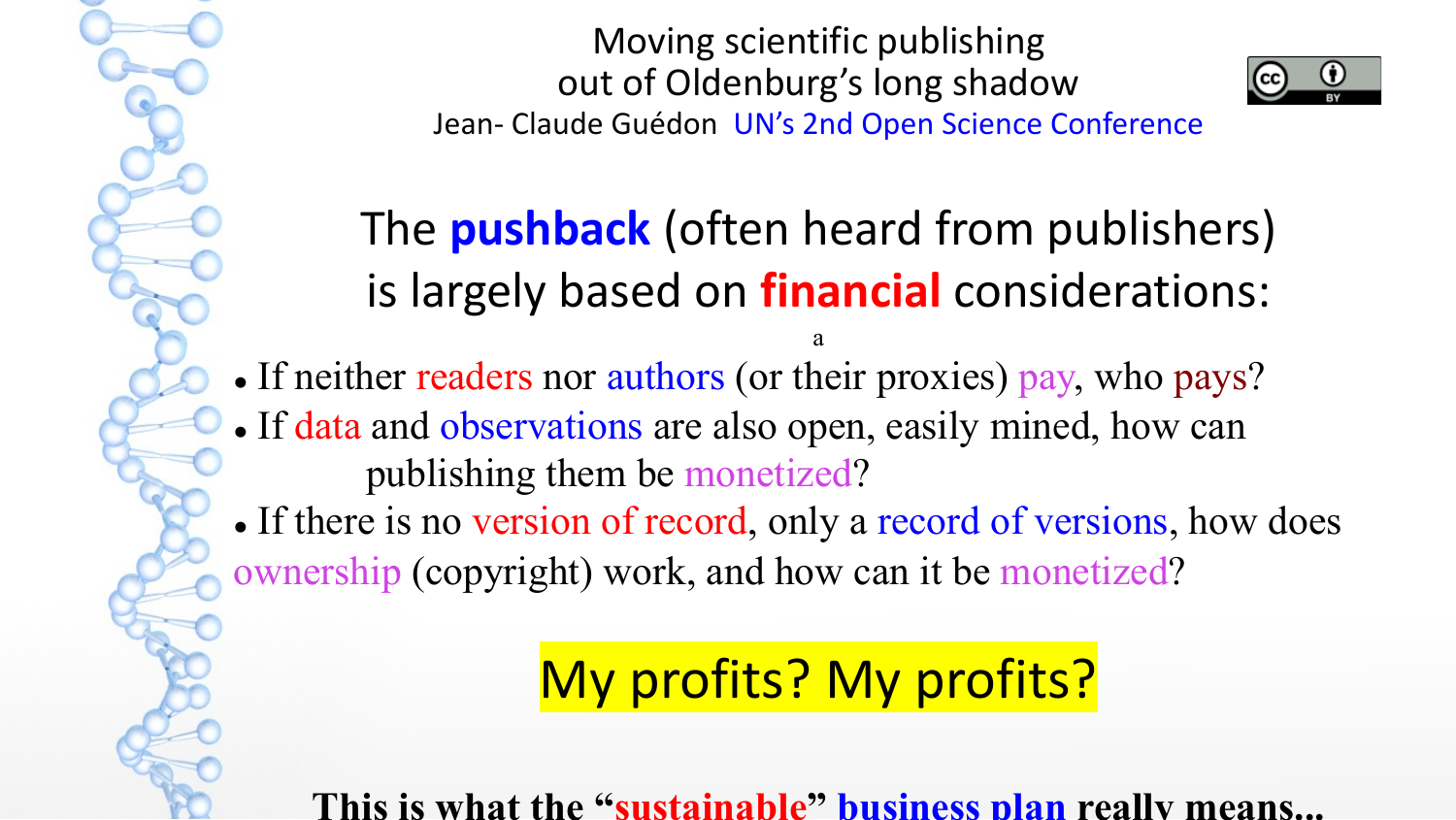

but the publishing needed to validate scientific knowledge is a suitable **publishing process**, not the **publishers**

And finding ways financially to support the publishing process is quite distinct from the economic success of publishers.

Alas, discussions about Open Access or Open Science **often get stuck at the level of protecting the role of publishers**, rather than ensuring the health of the Great Conversation of science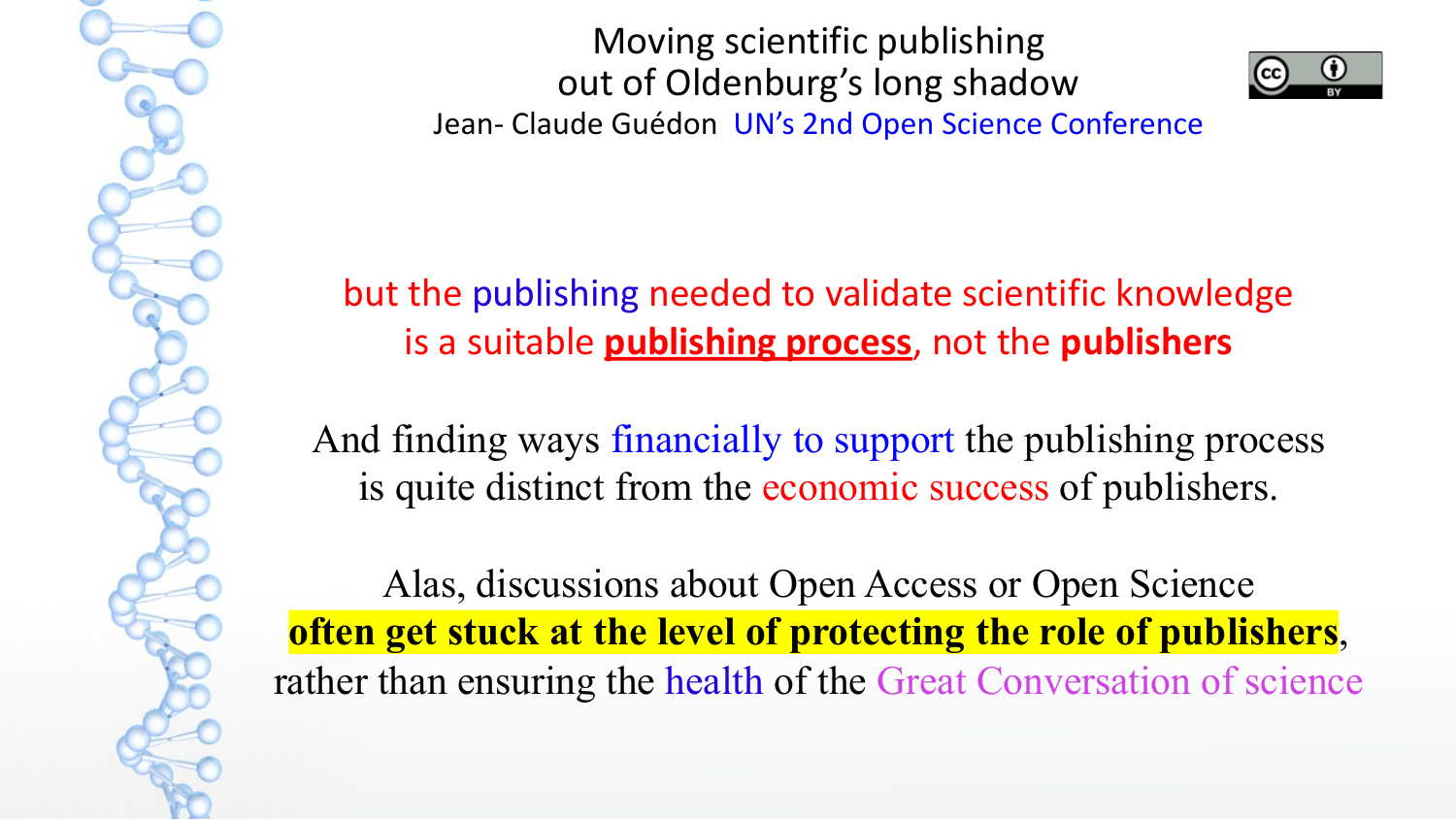

**Are publishers supposed to support the Great Conversation of Science?**

or

## **Is the Great Conversation of science just another way for publishers to make money?**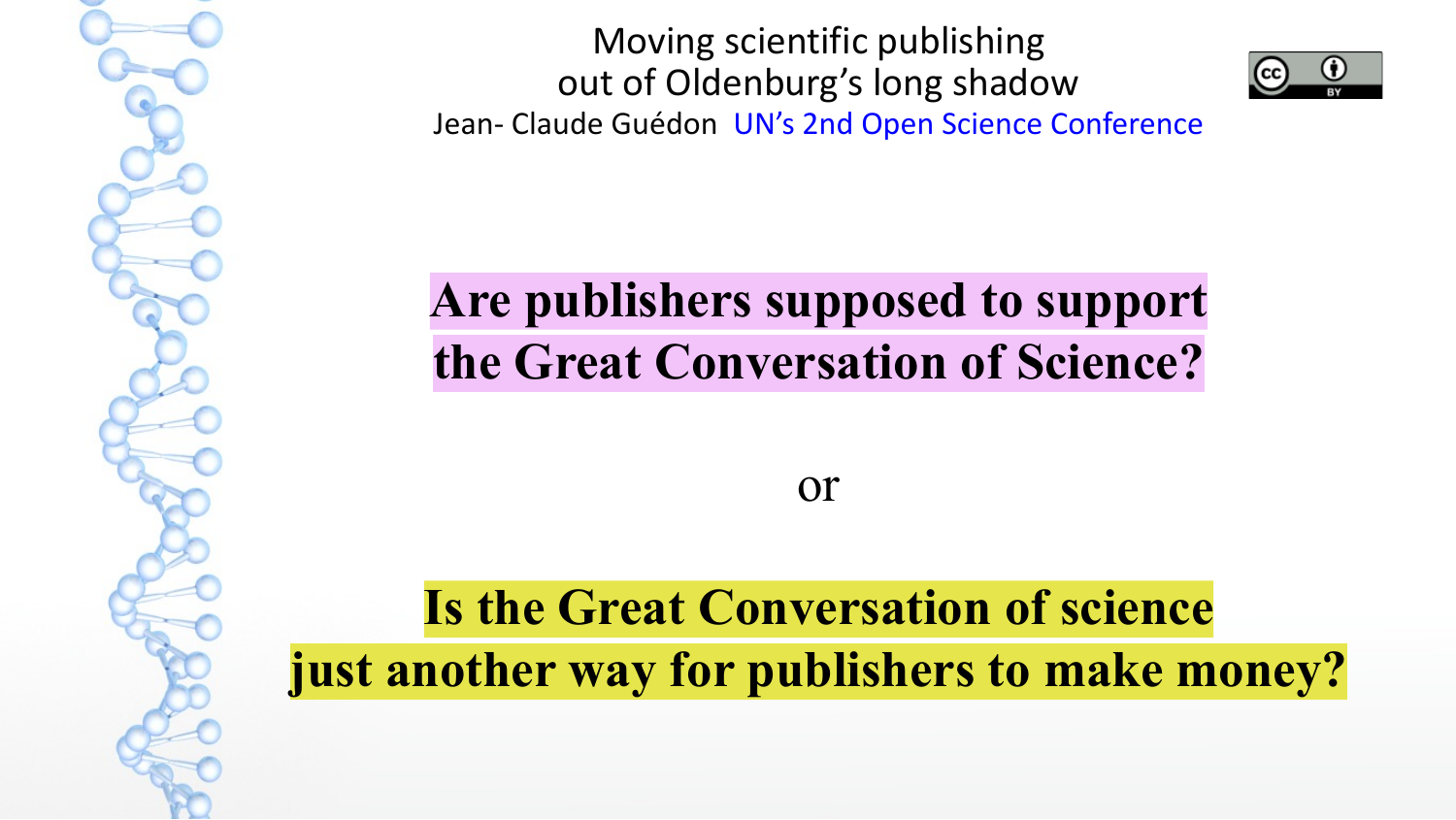



Speaking about the "market" of scientific publishing answers the question just posed:

Indeed, publishers, both commercial and some non-commercial, have found a way to make scientific publishing highly profitable by designing a suitable **market**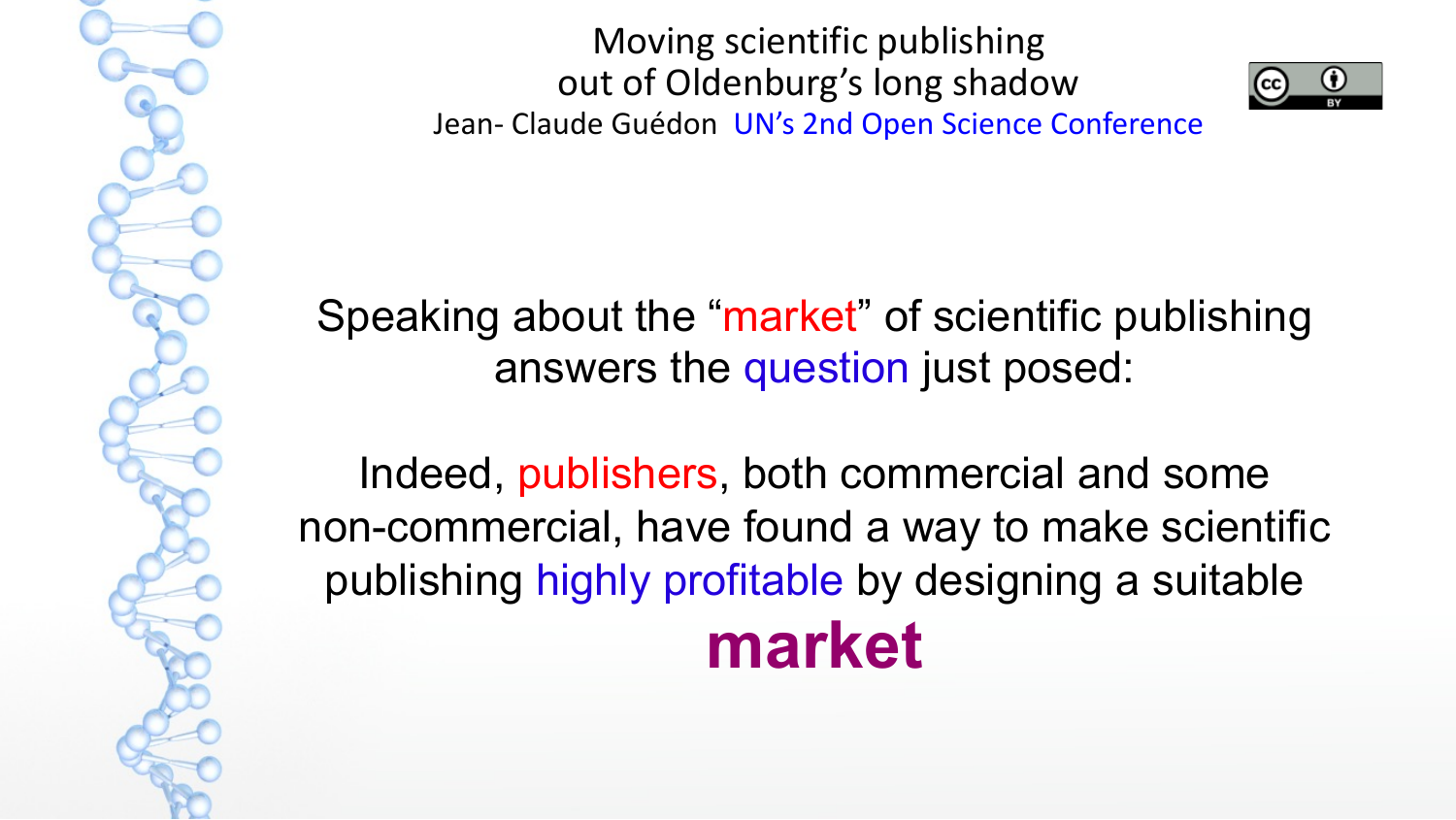

**A market is little more than a set of transactional rules applied to a set of well-identified actors**

In scientific publishing, the market is based on the **competition of journal titles for the money of libraries and research funding institutions**

The competition itself is based on a flawed indicator based on citation counting – the so-called "impact factor"  $(IF)$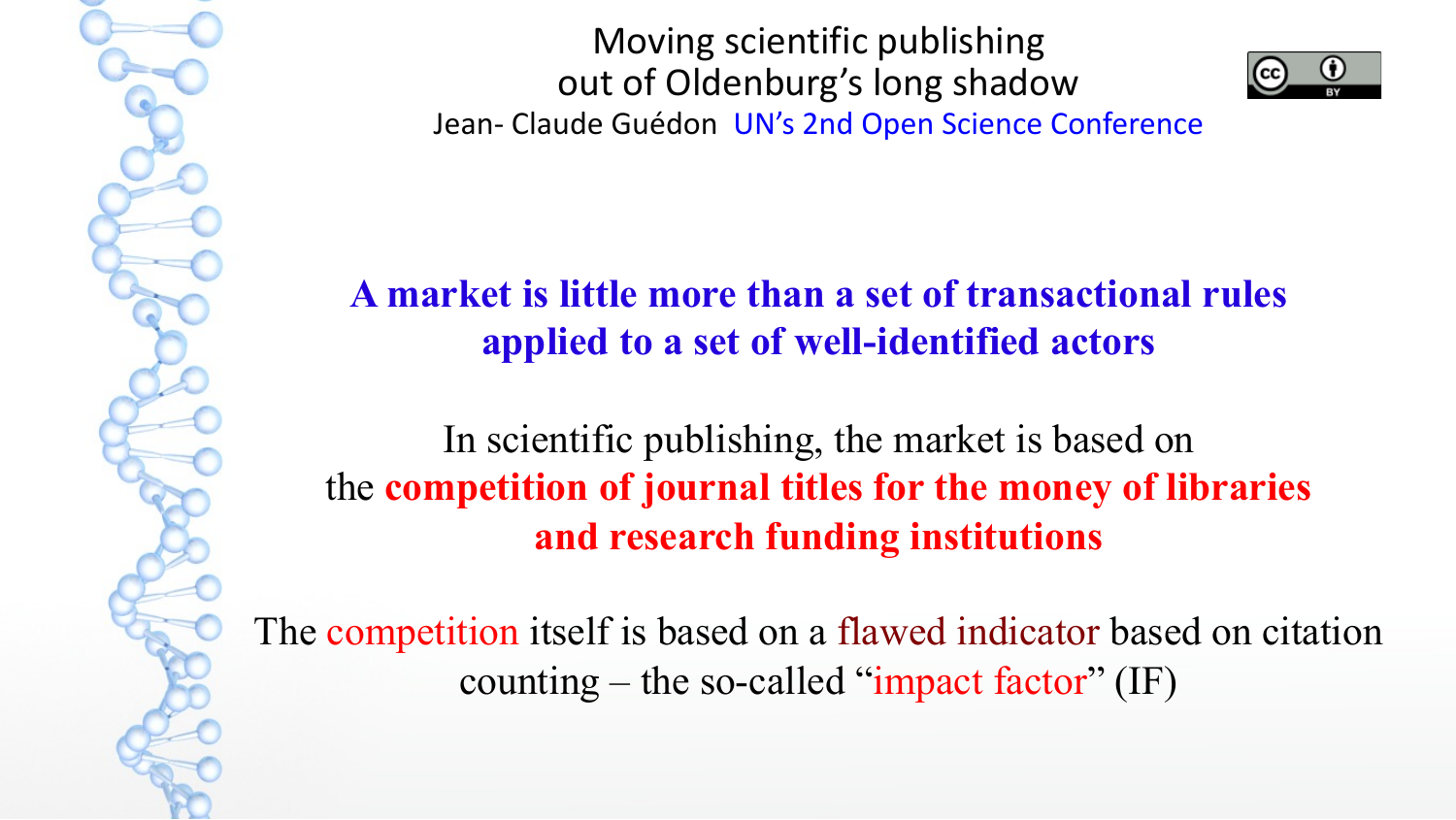

Thanks to the IF, **issues of scientific quality** are mapped onto **issues of economic value**

The IF acts a **switching mechanism** between scientific and economic concerns

The IF fuzzily refers to a dizzying number of things (visibility, prestige, authority, value, excellence, etc.)

**As a number (with 3 decimals!!!), it also defines ranks**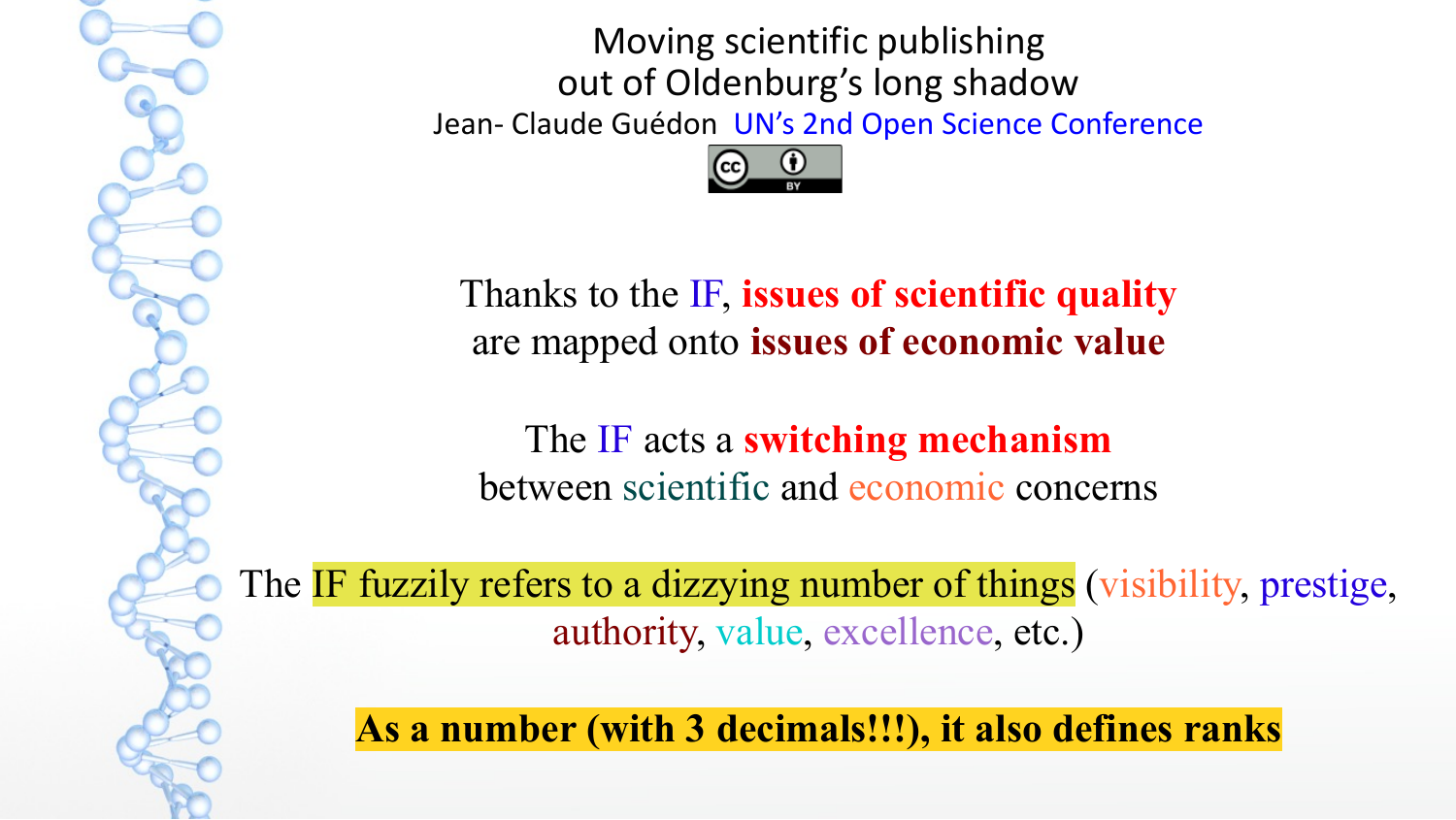quality

Moving scientific publishing out of Oldenburg's long shadow Jean- Claude Guédon UN's 2nd Open Science Conference



The competitive ranking of journals based on the IF claims to address:

• The quality of journals

• The quality of individual researchers

Journals rely on their IF to claim (comparative, competitive)

Researchers, by appearing in such journals, also claim quality (or even "excellence", whatever the meaning of this word)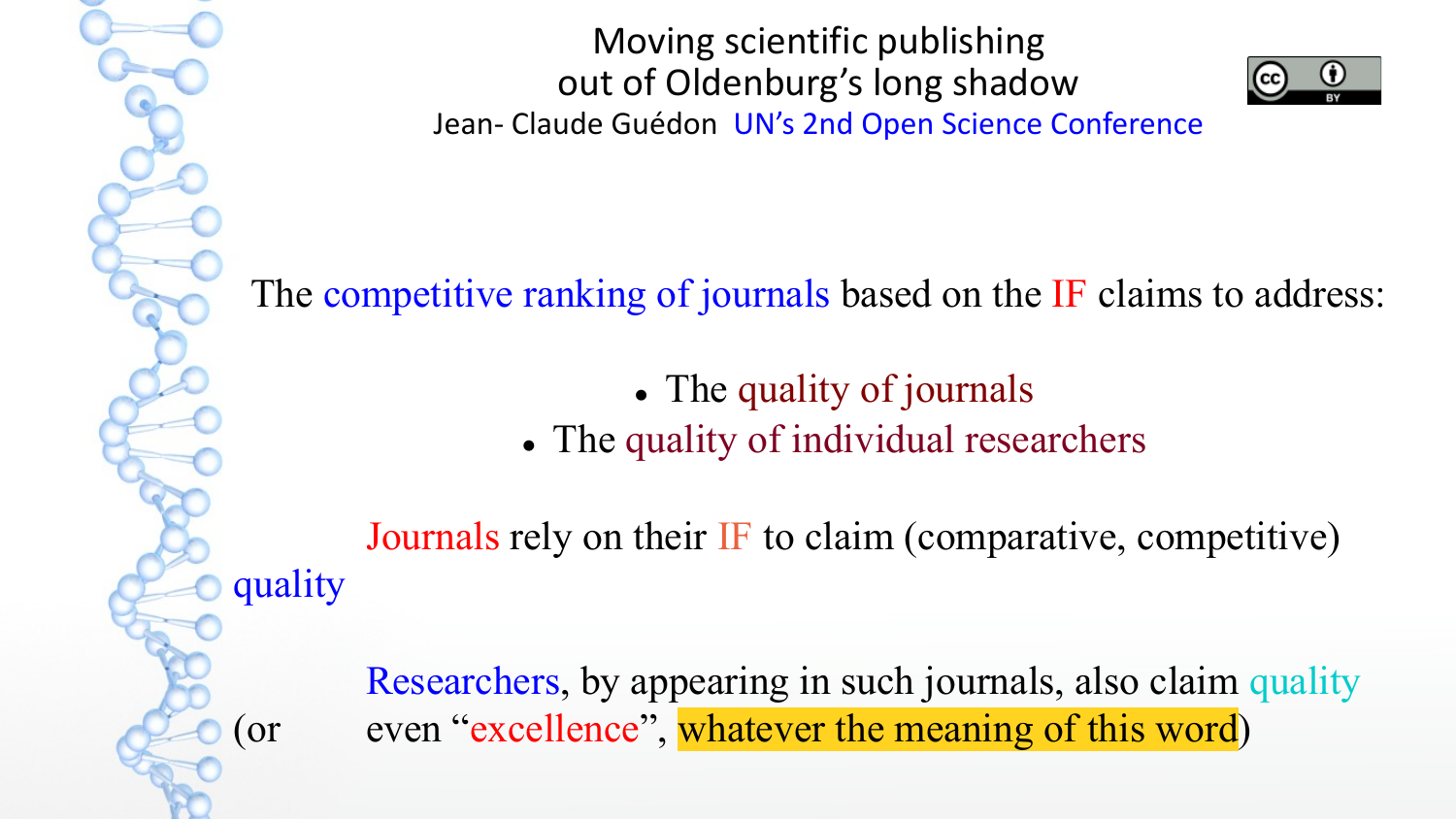

Thanks to the IF,

the **competition** between journals now **extends** to researchers

And then the **competition** between journals and researchers **extends** to research teams, and laboratories

> And then **the competition** extends again to whole institutions, universities in particular

And why stop here? How about whole countries?

**The Great Conversation has turned into a Great Competition**

**Or rather a Grand Prix: The F1 of the IF**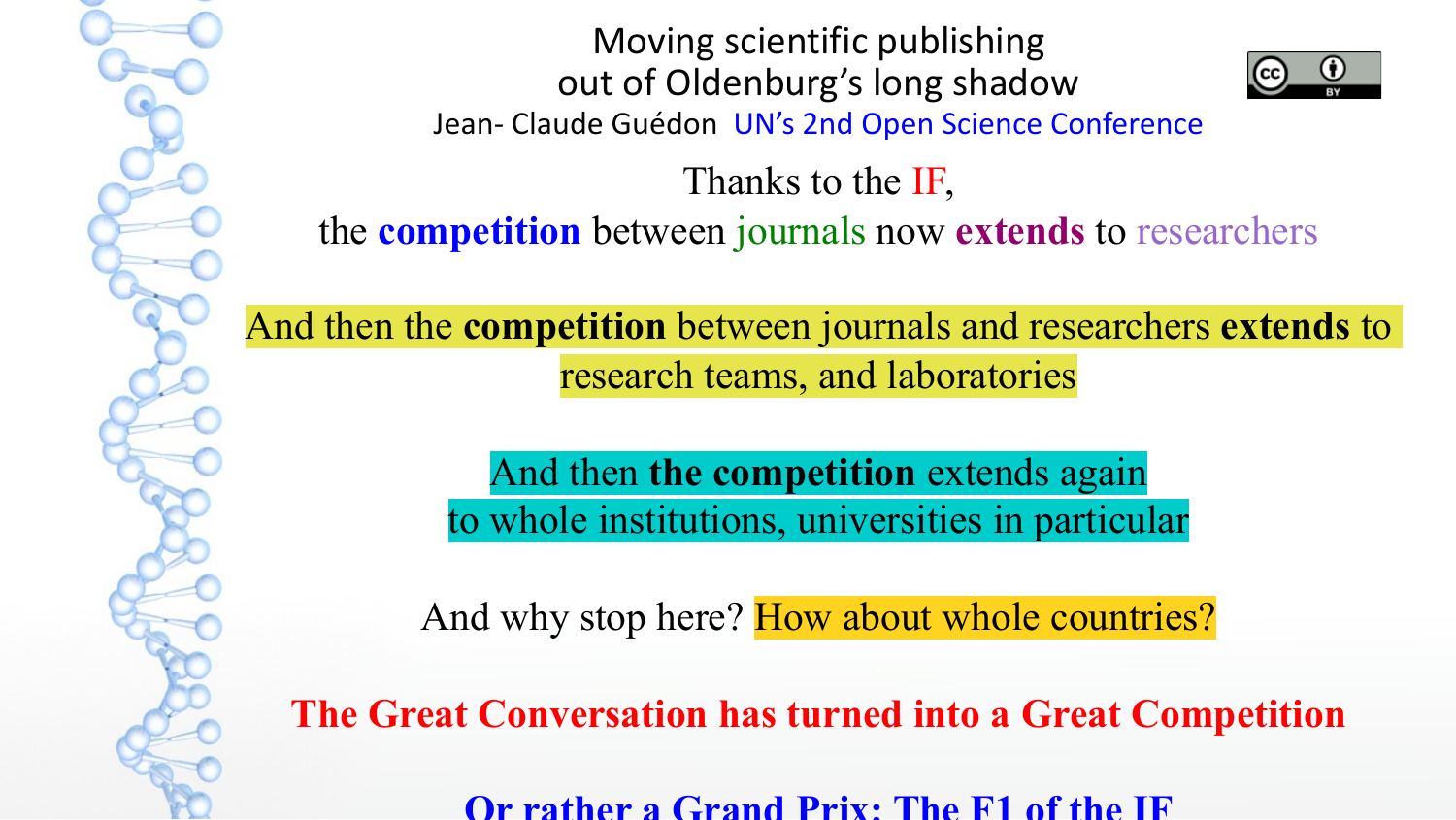

Times Higher Education releases its World University Rankings 2020



The United States dominates, but cracks are showing.

12 September 2019

**Bec Crew** 

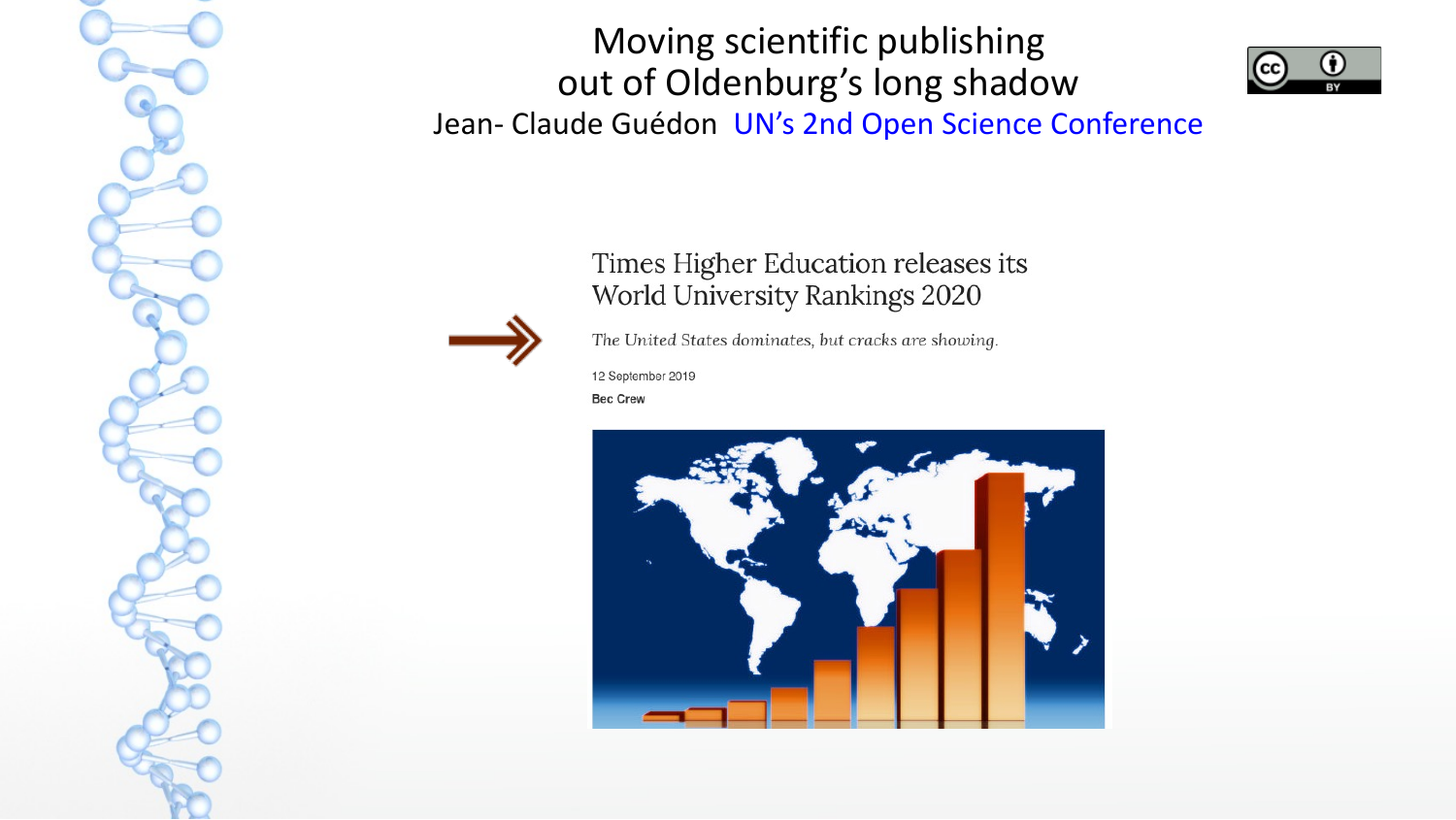

The hyper-competitive regime imposed to the world system of science by the present publication system has several consequences:

- Incitement to publish in so-called "high-impact" journals (what does **impact** really mean here?)
- **.** Incitement to publish **numerically more** articles
- Incitement to join larger problem-based communities in the hope of **garnering more citations**
- Incitement to work on problems according to their **visibility** in the right quarters
- l Etc.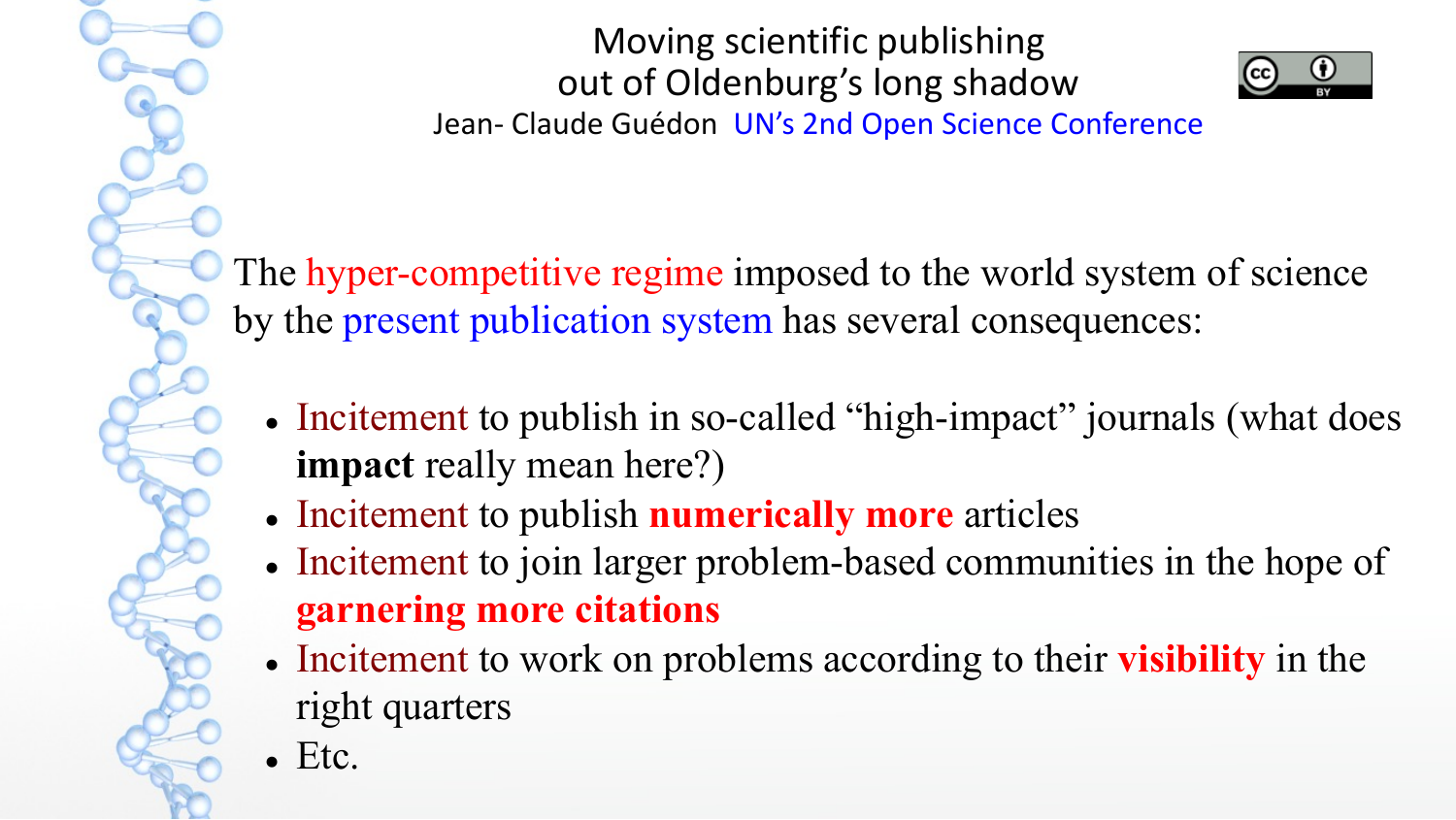

Or, more to the point, **it propels the economics of publishing**

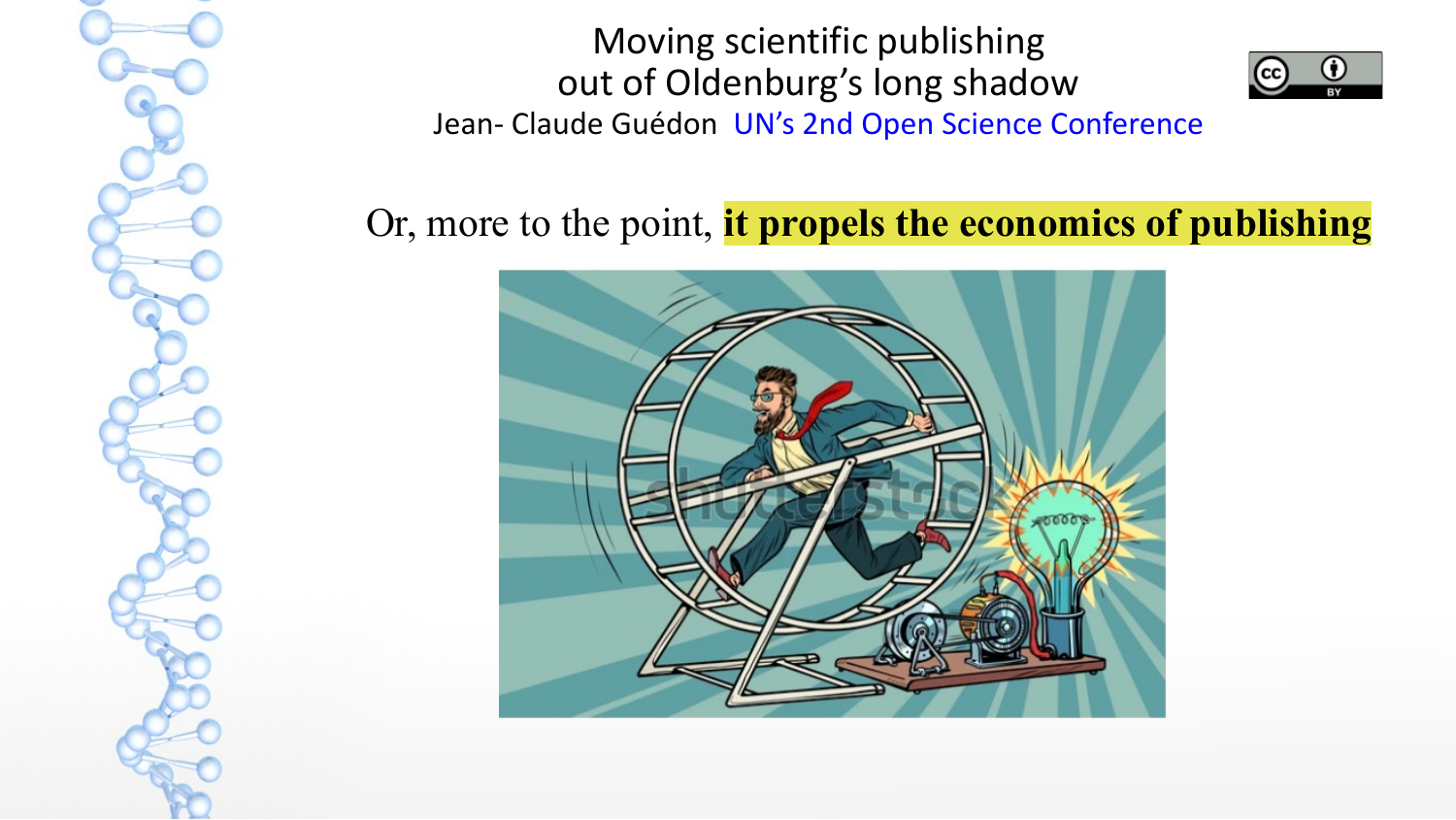



Cleverly framed, the **frantic energy** of researchers is what ensures an ever-increasing **revenue stream** for publishing companies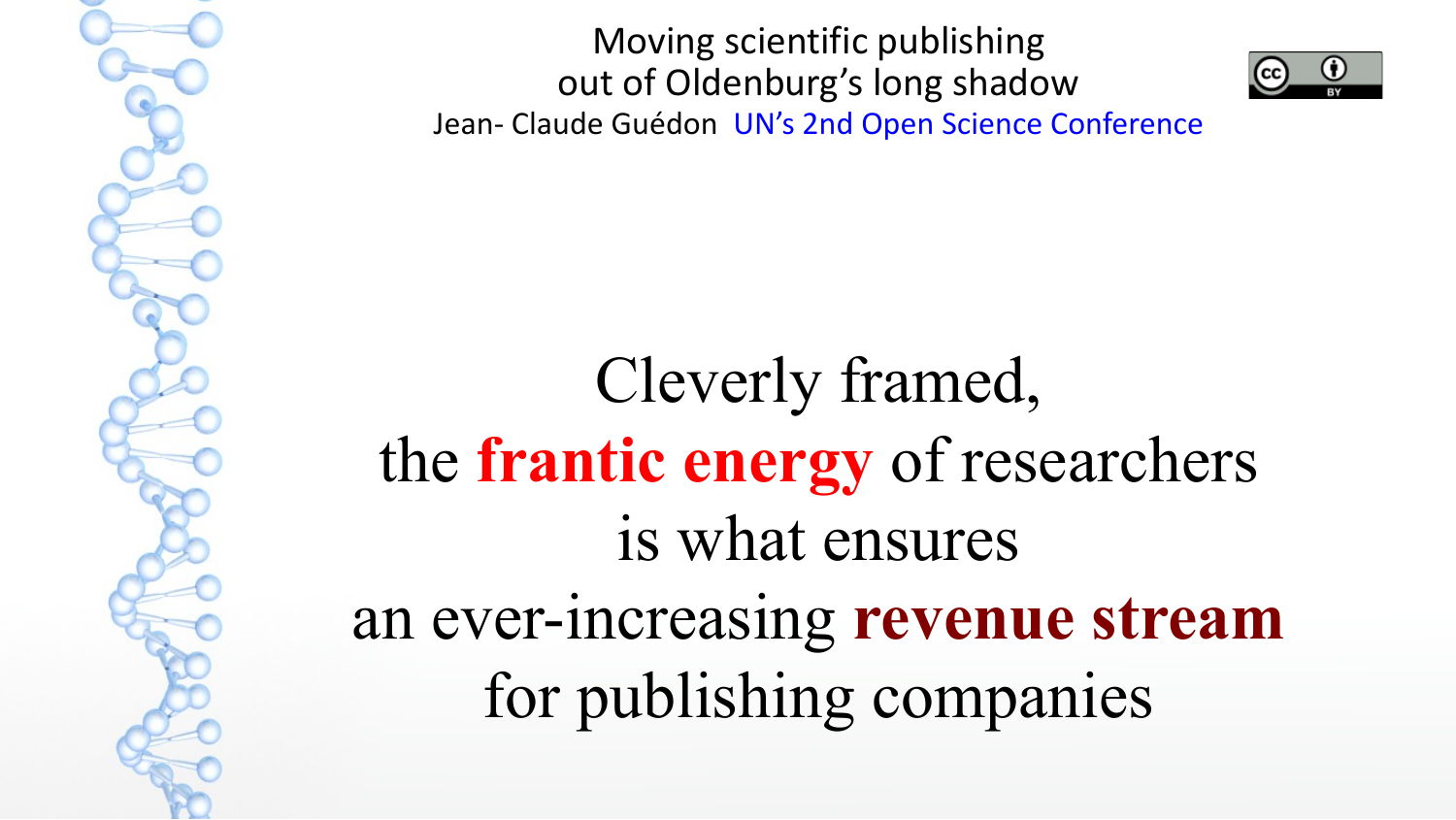

The solution?

Ginny Barbour, Geoffrey Boulton (and others) had it perfectly right, Wednesday and Thursday!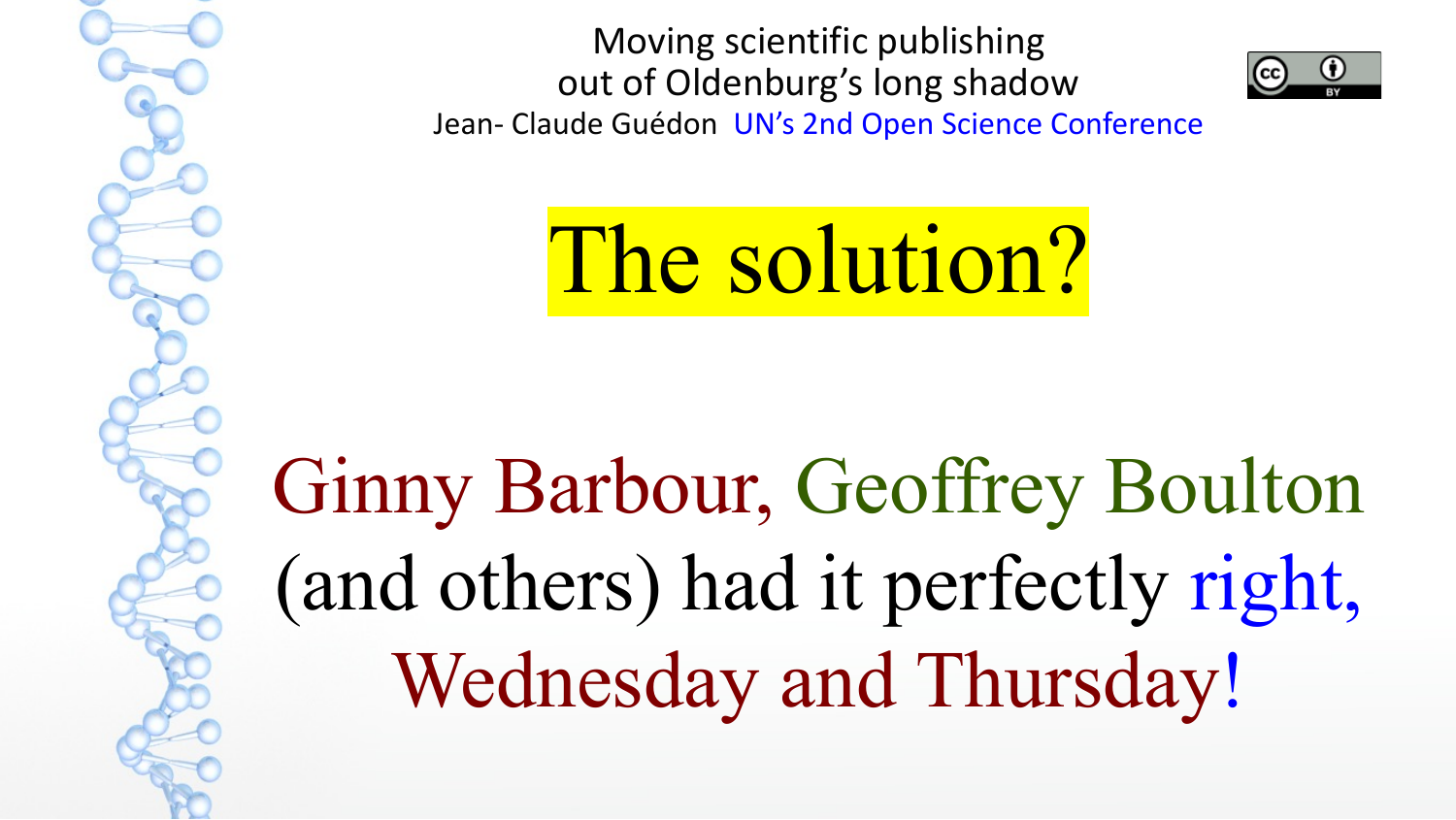

**Move beyond journals!**

In other words, move beyond this legacy of print, lying in Oldenburg's Long Shadow.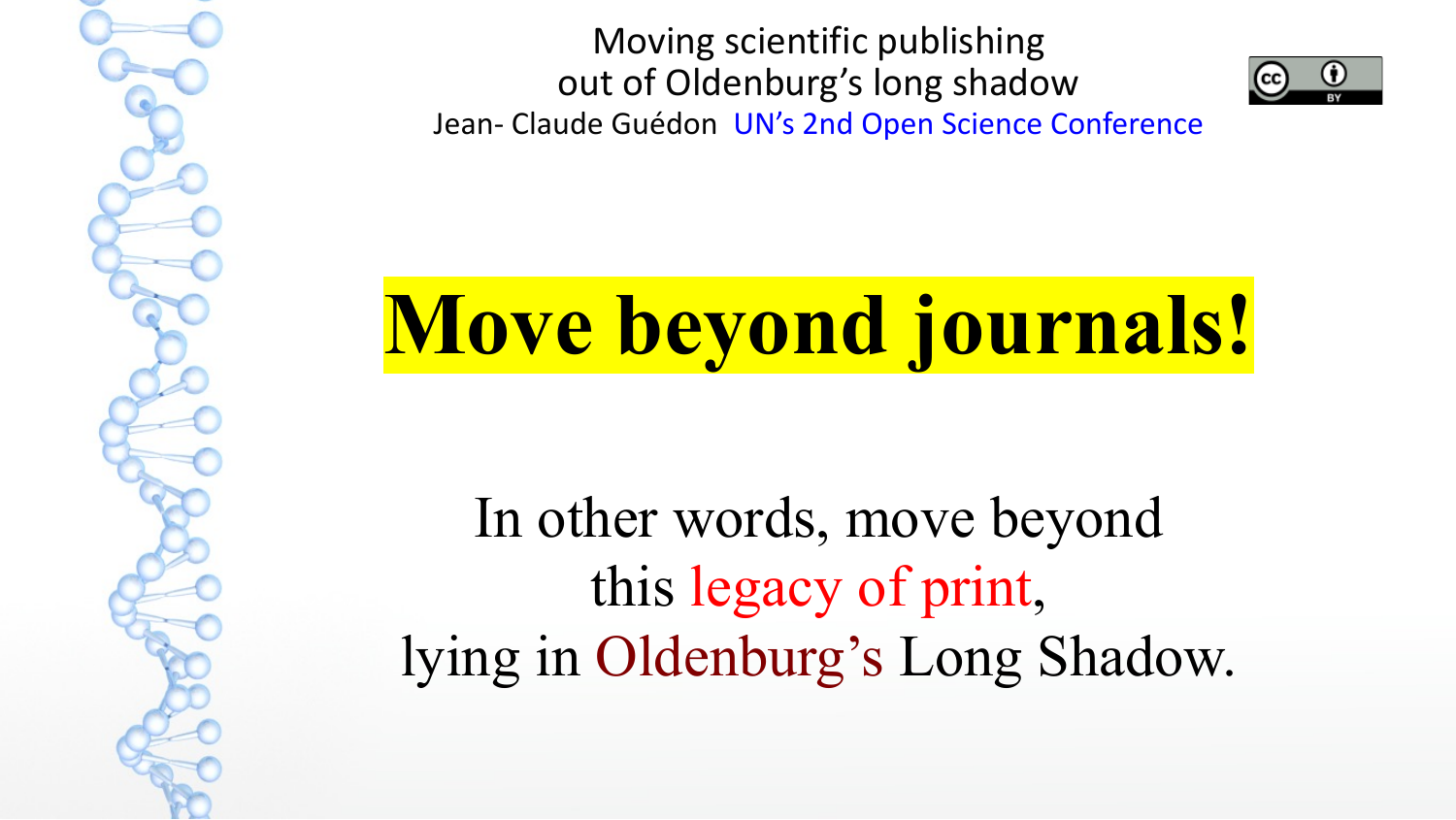



Without journals,

No IFs No Rankings

Thinking out of the print box becomes easier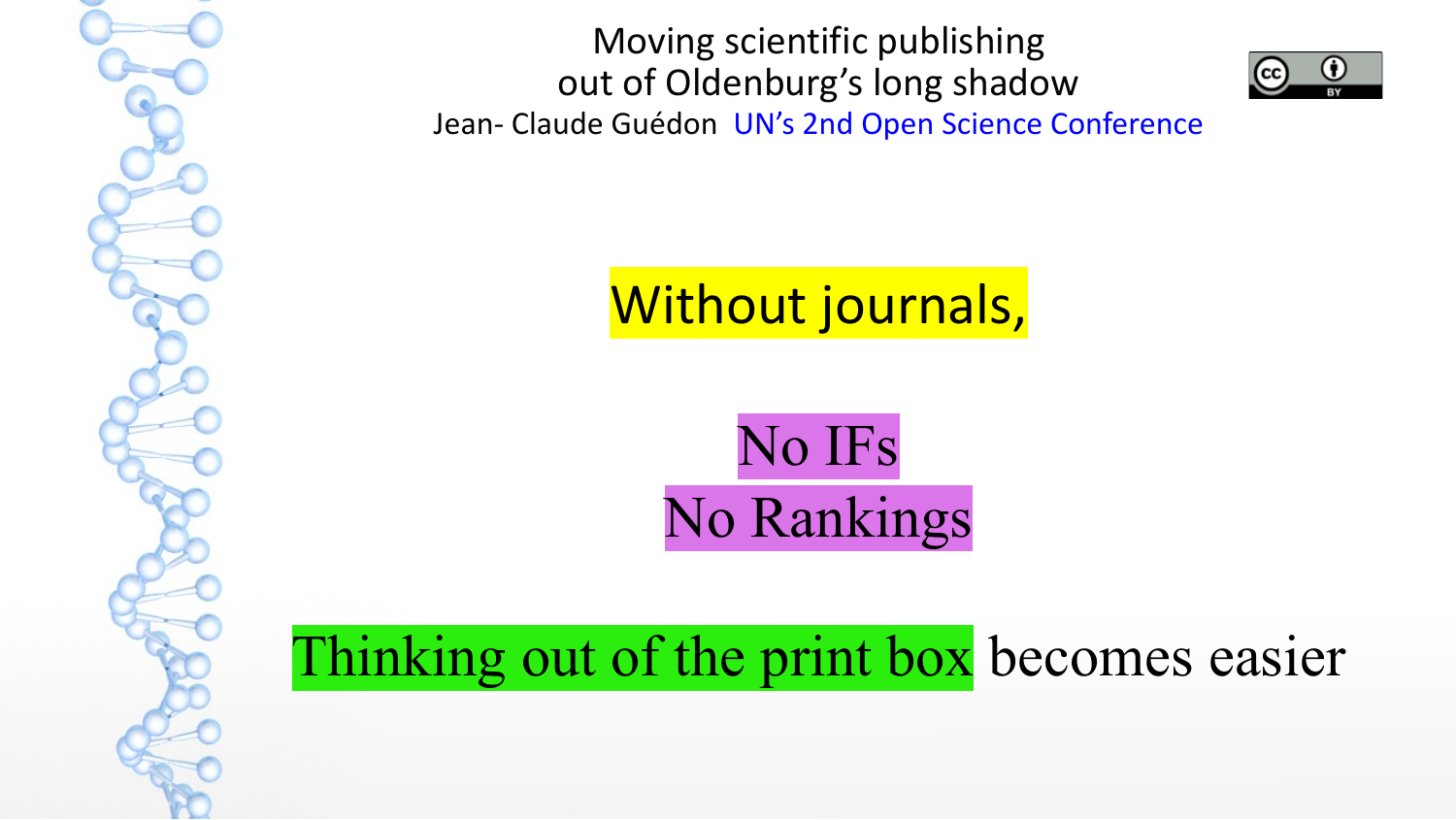



**Beyond journals, what?**

- Several Latin American projects (Redalyc, AmeliCA, Clacso, SciELO, La Referencia, etc.) have demonstrated the pre-eminence of **OA portals and databases**;
- Ironically, commercial publishers (that depend on journals and their IFs) have strengthened their publishing platforms
- Several foundations (Wellcome, Gates, etc.) have promoted publishing **platforms**
- The **European Union**, with ORE, is gingerly trying to experiment with the publishing **platform** concept

**Platforms** encompass journals, monographs, data, software, videos, etc., and respond perfectly to the needs of **digital publishing**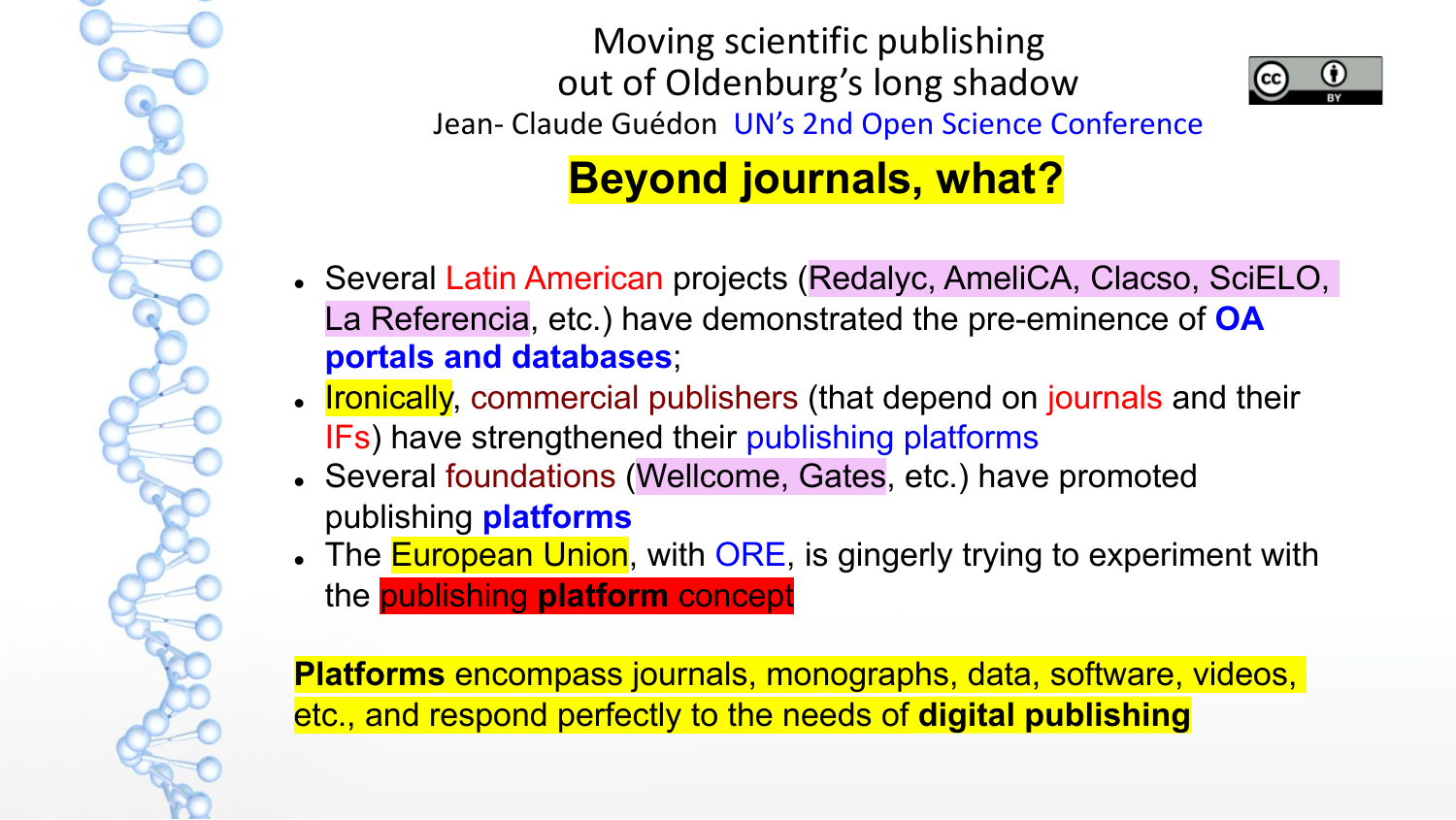Moving scientific publishing out of Oldenburg's long shadow



Jean- Claude Guédon UN's 2nd Open Science Conference

## **Platforms:**

- <sup>l</sup> **Organize documents (particularly pre-prints)**
- <sup>l</sup> **Organize the relationships of documents to people and of people to documents**
- <sup>l</sup> **Organize the relationships between people**

## **Call this "platform power"!**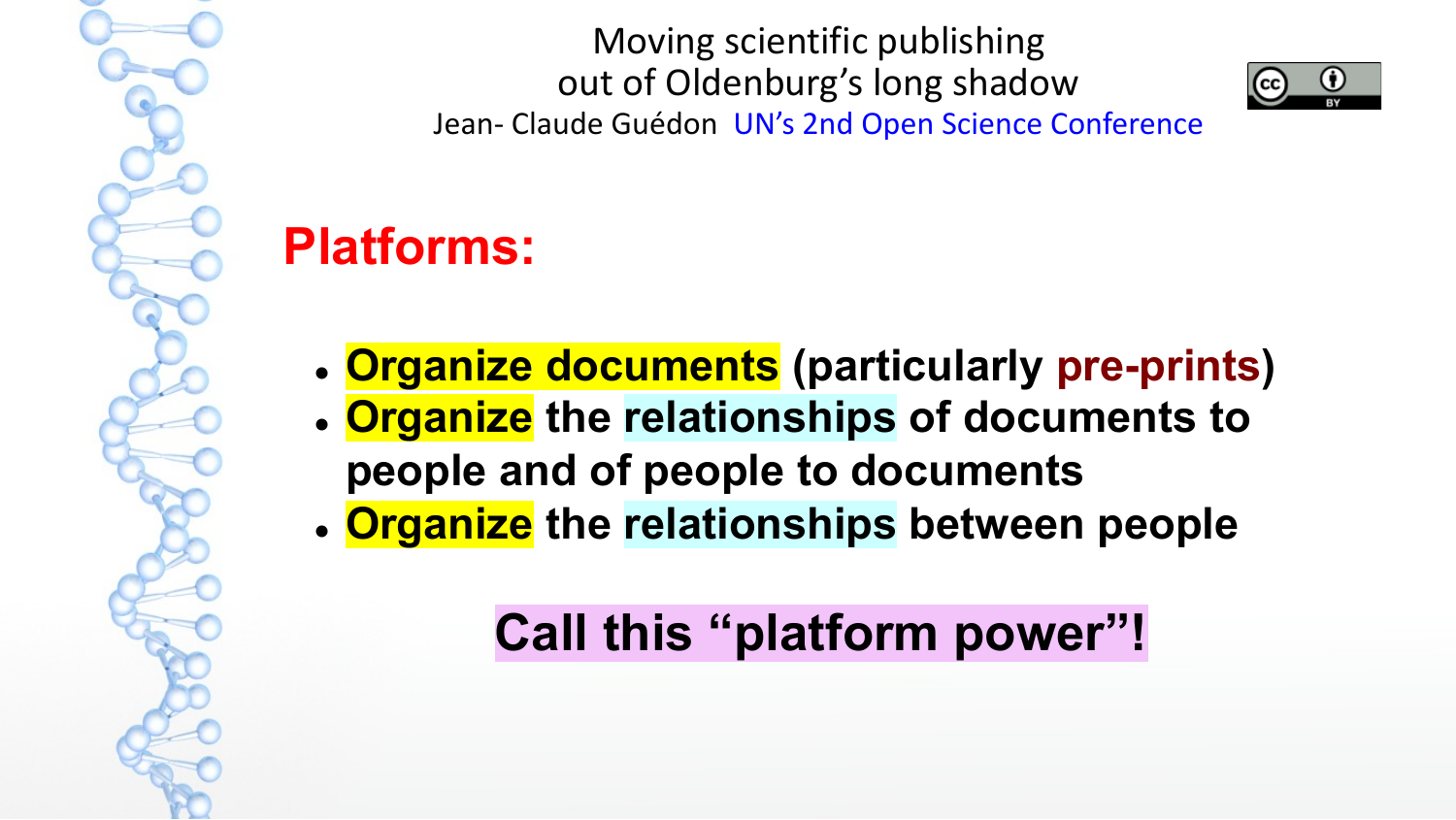Moving scientific publishing out of Oldenburg's long shadow



Jean- Claude Guédon UN's 2nd Open Science Conference

#### **Platforms can:**

- <sup>l</sup> **Work without owning content (but can protect content from commercialization with CC licences)**
- <sup>l</sup> **Harbour various modes of assessment and evaluation appropriate for various categories of documents and people**
- <sup>l</sup> **Offer navigational tools to make the best possible use of documents**
- <sup>l</sup> **Network in various ways with other suitable platforms**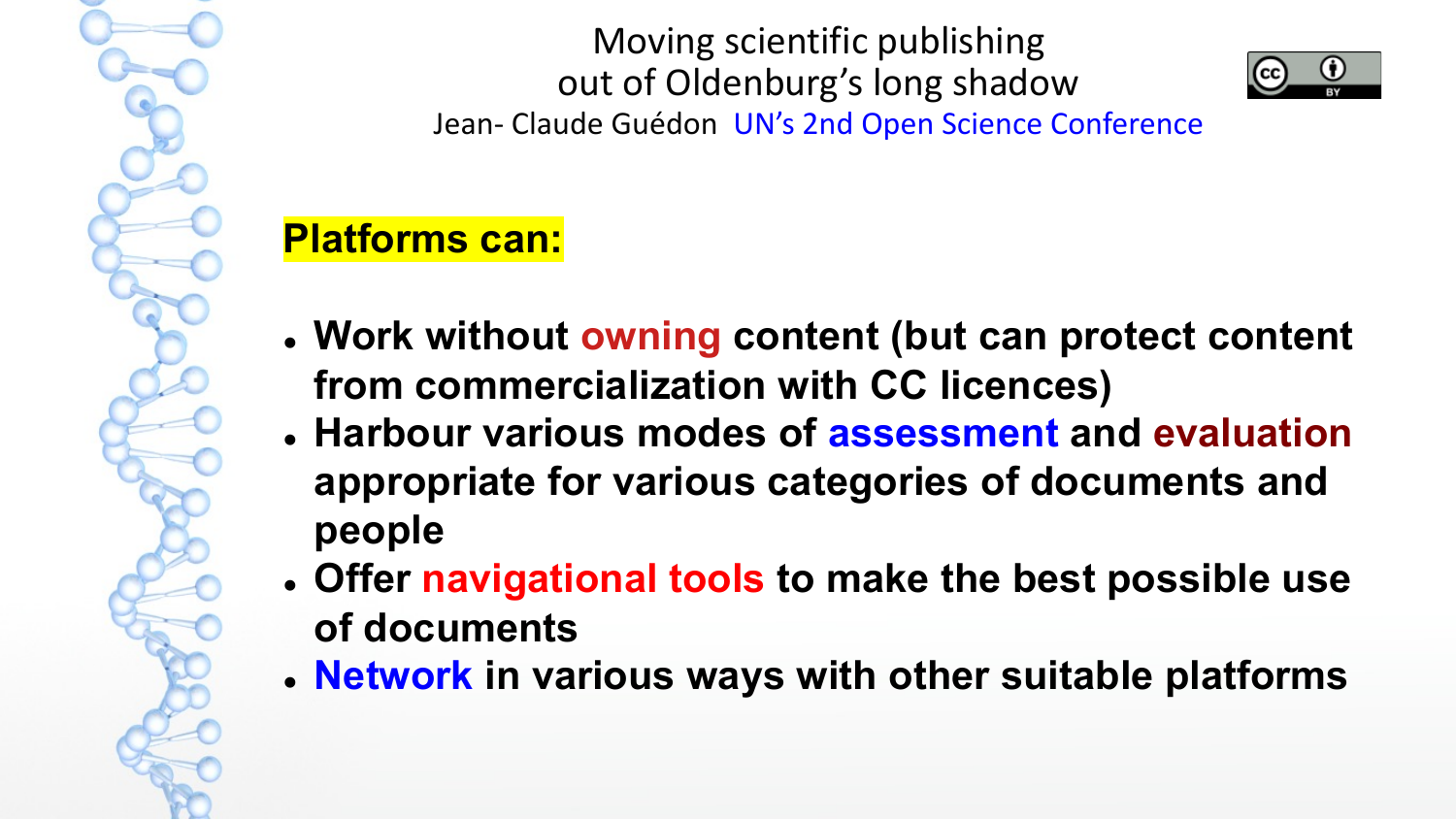Moving scientific publishing out of Oldenburg's long shadow



Jean- Claude Guédon UN's 2nd Open Science Conference

### **Platforms can:**

- **. Accommodate various forms of knowledge**
- <sup>l</sup> **Target various audiences (communication of science to...)**
- <sup>l</sup> **Respond quickly to urgent matters**
- <sup>l</sup> **Accomodate various forms of bibliodiversity**
- <sup>l</sup> **Explore the possibilities of translations into various languages (e.g. to facilitate local education efforts)** <sup>l</sup> **Etc.**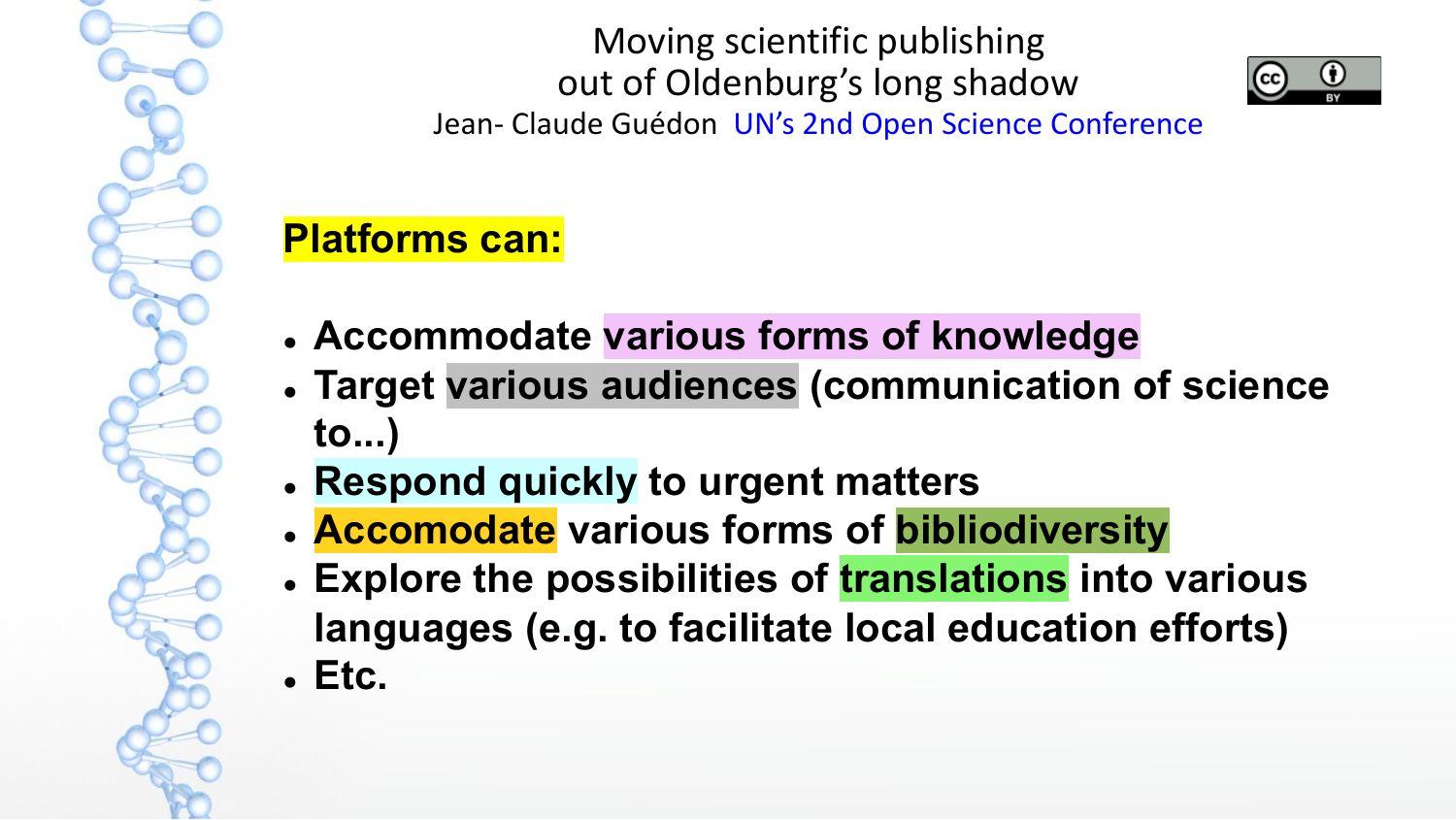

Moving to a world of inter-networked platforms - 1

- . Research funding agencies are the key: they control a large fraction of the research money and they enjoy some elbow room as they are not (directly) ranked
- . Research funding agencies can design systems of evaluation that do not depend on journals (IFs), and that allows them to obtain the types of outcomes they are looking for (their science policy)
- Private charities (Wellcome, Gates, etc.) may enjoy sufficient degrees of autonomy to explore platform-based scientific publishing further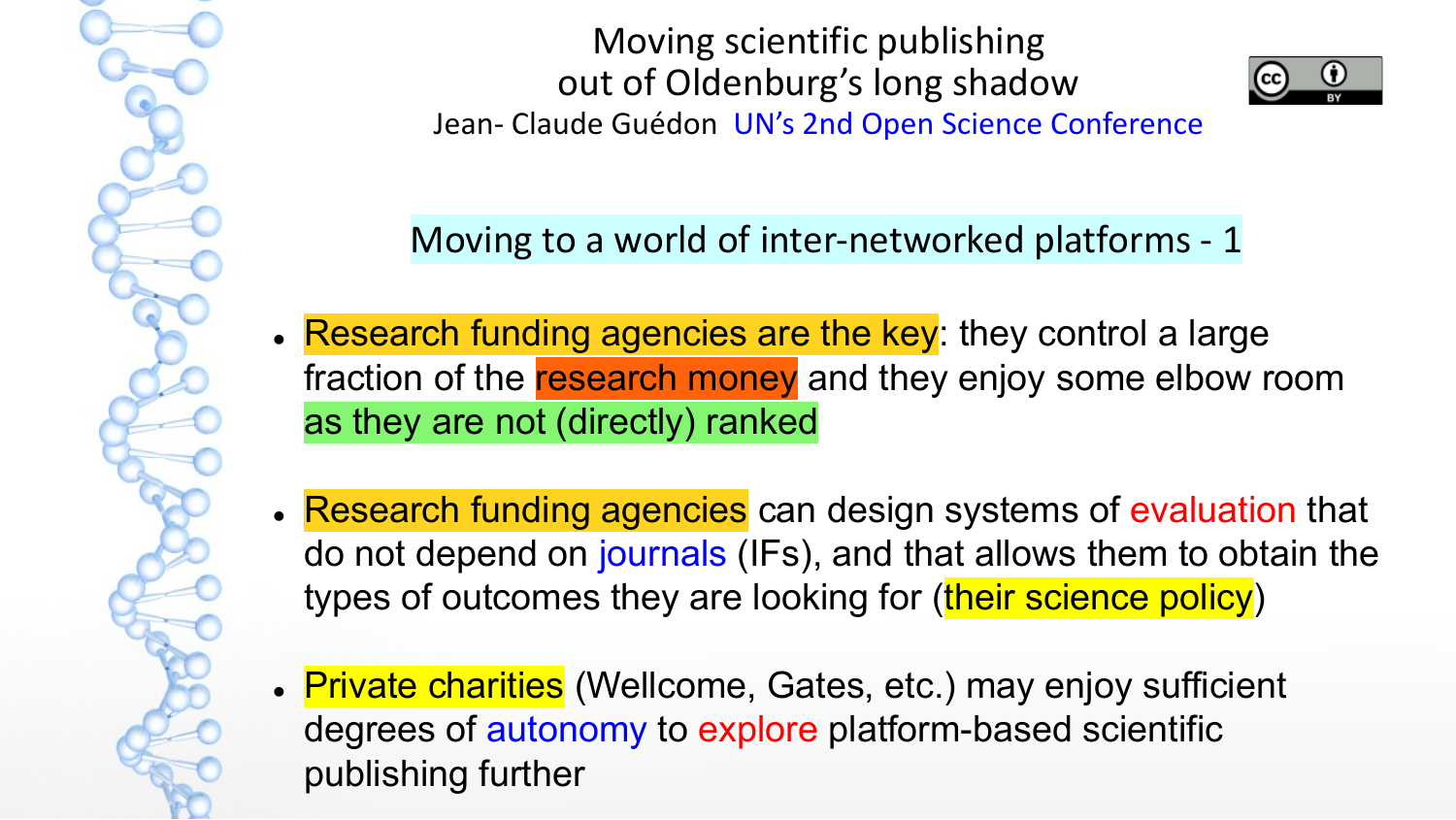

Moving to a world of inter-networked platforms - 2

## The role of libraries

- Libraries have access to funds that they can use to support platforms
- Libraries can become "inside-out" libraries by collecting local publications
- $\bullet$  Libraries have repository i.e. proto-platform experience and can move from portals to platforms
- Libraries can network to form trans-institutional platforms
- Libraries and funding agencies should be powerful allies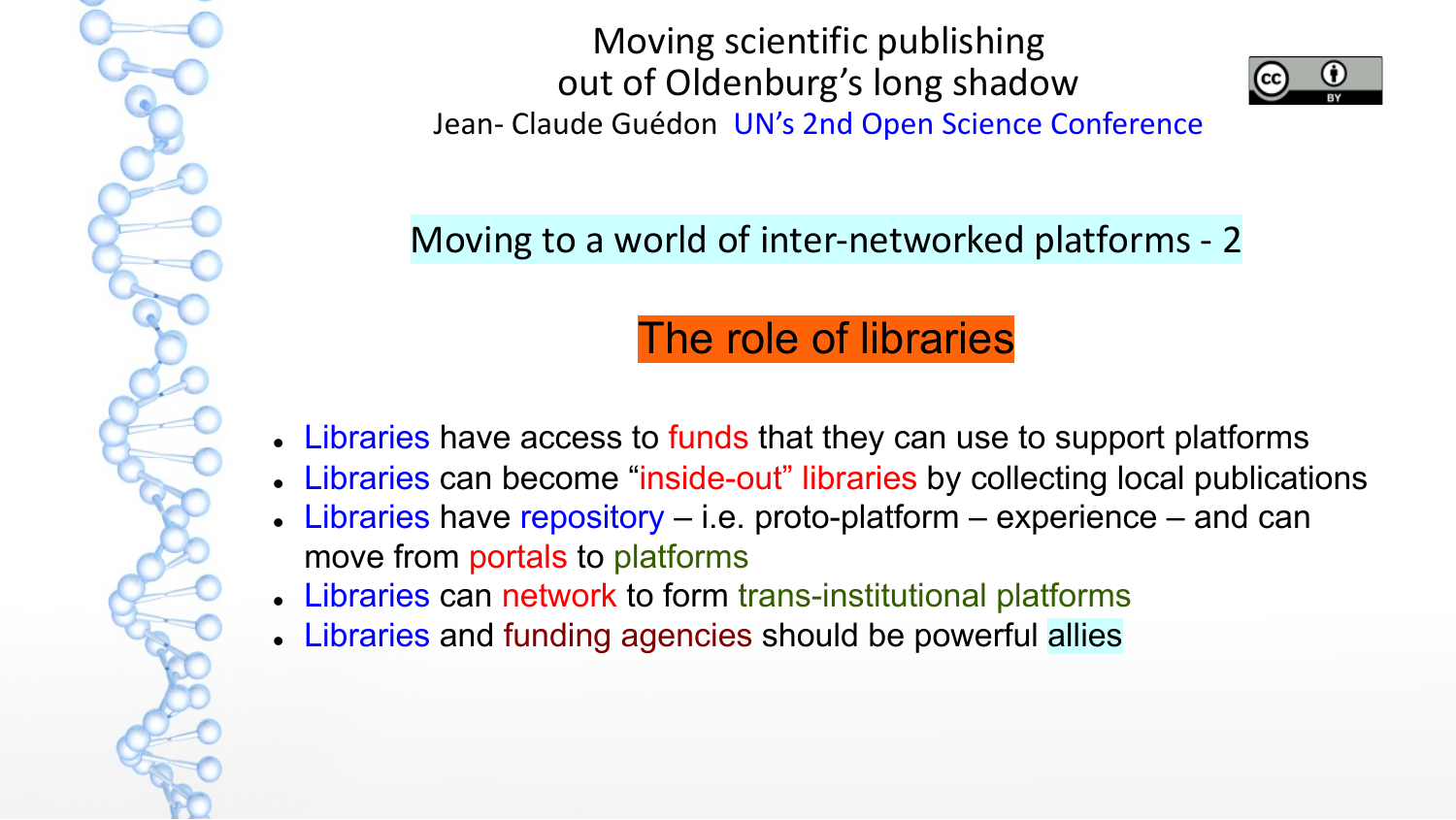

Moving to a world of inter-networked platforms – 3

### The role of research managers

- At national levels: keep the competition between universities at moderate and reasonable levels; too much competition between institutions weakens the whole system. Bring back added value to cooperation, perhaps by "competing to cooperate".
- . At the institutional level, emphasize collaboration as much as competition and identify clearly the moments and situations where one or the other should prevail.
- At the individual level, team work should be at least as present as competition.